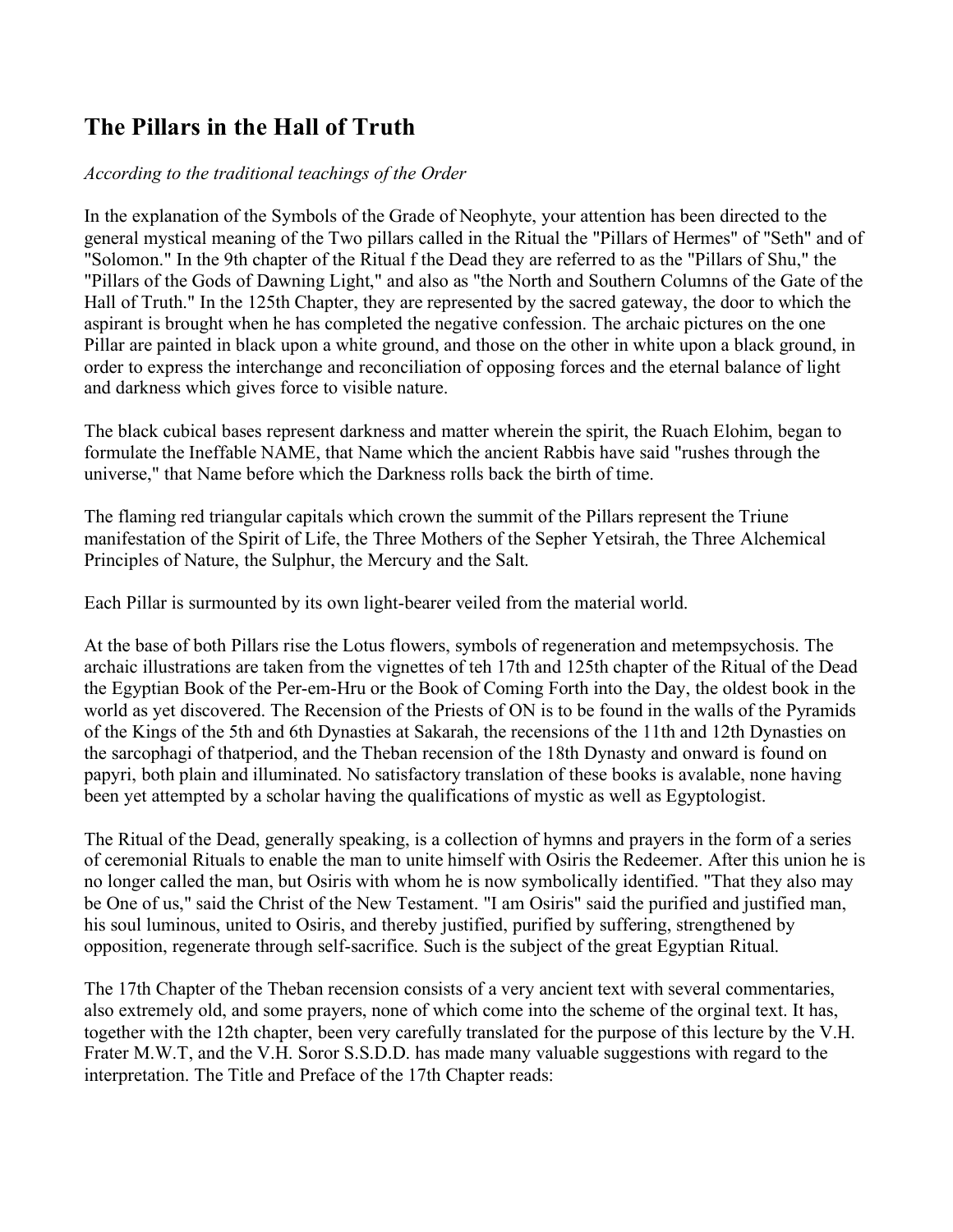"Concerning the exaltation of the Glorified Ones, of Coming and Going forth in the Divine Domain, of the Genies of the Beautiful land of Amentet. Of coming forth in the light of Day in any form desired, of Hearing the Forces of Nature by being enshrined as a living Bai."

And the rubric is:

"The united with Osiris shall recite it when he has entered the Harbour. May glorious things be done thereby upon earth. May all the words of the Adept be fulfilled."

Owing to the complex use of symbols, the ritual translation of the Chapter can only be understood by perpetual reference to the ancient Egyptian commentaries, and therefore the following paraphrase has been put together to convey to modern minds as nearly as possible the ideas conceived by the old Egyptians in this glorious triumphal song of the Soul of Man made one with Osiris, the Redeemer.

"I am TUM made One with all things.

"I have become NU. I am RA in his rising ruling by right of his power I am the Great God self-begotten, even NU, who pronounced His Names, and thus the Circle of Gods was created.

"I am Yesterday and know Tomorrow. I can never more be overcome. I know the secret of Osiris, whose being is perpetually revered of RA. I have finished the work which was planned at the Beginning. I am the spirit made manifest, and armed with two vast eagle's plumes. Isis and Nephthys are their names, made One with Osiris.

"I claim my inheritance. My sins have been uprooted and my passions overcome. I am Pure White. I dwell in Time. I live through Eternity, when Initiates make offering to the Everlasting Gods. I have passed along the Pathway. I know the Northern and the Southern Pillars, the two Columns at the Gateway of the Hall of Truth.

"Stretch unto me your hands, O ye Dwellers in the centre. For I am transformed into a God in your midst. Made One with Osiris, I have filled the eye socket in the day of the morning when Good and Evil fought together.

"I have lifted up the cloud-veil in the Sky of the Storm. Till I saw RA born again from out of the Great waters. His strength is my strength and my strength is his strength. Homage to you, Lords of Truth, chiefs of Osiris rules.

Granting release from Sin, Followers of Ma where rest is Glorious. Whose throne Anubis built in the day when Osiris said:

"Lo! A man wins his way to Amentet. I come before you, to drive away my faults. As ye did to the Seven Glorious Ones who follow their Lord Osiris. I am that Spirit of Earth and Sun."

"Between the Two Pillars of Flame. I am RA when he fought beneath the Ashad Tree, destroying the enemies of the Ancient of Days. I am the Dweller in the Egg. I am he who turns in the disc. I shine forth from the horizon as the gold from the mine. I float through the Pillars of SHU in the ether. Without a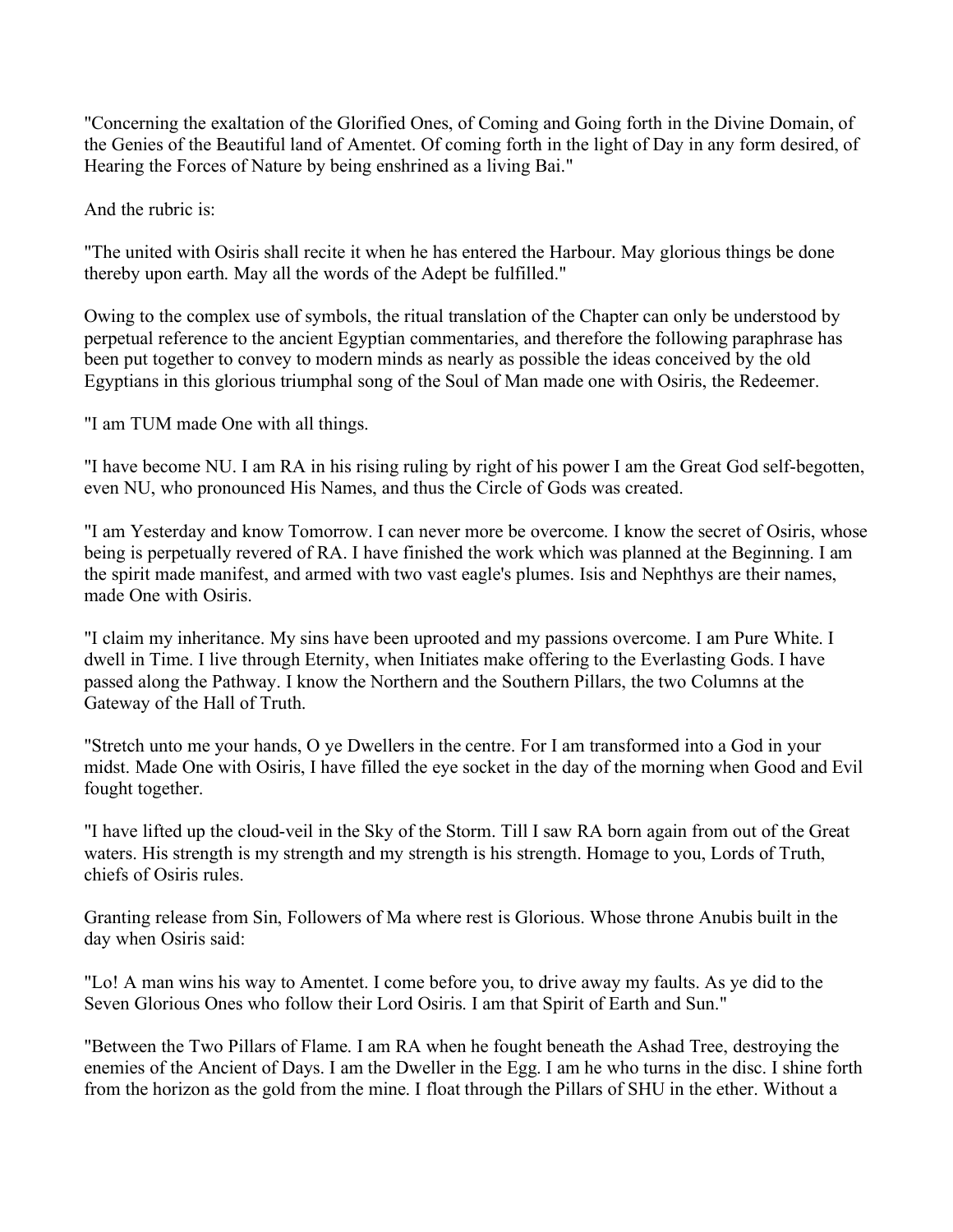peer among the Gods. The Breath of my mouth is as a flame. I light upon the Earth with my glory. Eye cannot gaze on my daring beams as they reach through the Heavens and lick up the Nile with tongues of flame. I am strong upon Earth with the strength of RA. I have come into Harbour as Osiris made perfect. Let priestly offerings be made to me as one in the train of the ancient of Days. I brood as the Divine Spirit. I move in the firmness of my Strength. I undulate as the Waves that vibrate through Eternity. Osiris has been claimed with acclamation, and ordained to rule among the Gods. Enthroned in the Domain of Horus where the Spirit and Body are united in the presence of the Ancient of Days. Blotted out are the sins of his body in passion. He has passed the Eternal Gate, and has received the New Year Feast with Incense, at the marriage of Earth with Heaven.

"TUM has built his Bridal Chamber. RURURET has founded his shrine. The procession is completed. HORUS has purified, SET has consecrated, SHU made one with OSIRIS, has entered his heritage.

"As TUM he has entered the Kingdom to completed union with the Invisible. Thy Bride, O Osiris, is Isis, who mourned thee when she found thee slain. In Isis, thou art born again. From Nephthys is thy nourishment. They cleansed thee in thy Heavenly Birth. Youth waits upon thee, ardour is ready at thy hand. And their arms shall uphold thee for millions of years. Initiates surround Thee and Thine enemies are cast down. The Powers of Darkness are destroyed. The Companions of They Joys are with Thee. Thy Victories in the Battle await their reward in the Pillar. The Forces of Nature obey Thee. Thy Power is exceeding great. The Gods curse him that curseth Thee. Thine Aspirations are fulfilled. Thou art Mistress of Splendour. They are destroyed who barred the way.

The 125th Chapter is concerned with the entry of an Initiate into the Hall of the Two Columns of Justice, and commenced with a most beautiful and symbolic description of Death, as a journey from the barren wilderness of Earth, to the Glorious Land which lies beyond. The literal translation of the opening lines is as follows:

"I have come from afar to look upon thy beauties. My hands salute Thy Name of Justice. I have come from afar, where the Acacia Tree grew not. Where the tree thick with leaves is not born. Where there com not beams from herb or grass. I have entered the Place of Mystery. I have communed with Set. Sleep came upon me, I was rapped therein, bowing down before the hidden things. I was ushered into the House of Osiris. I saw the marvels that were there. The Princes of the Gates in their Glory.

The illustrations in this chapter represent the Hall of Truth as seen through the open leaves of its door. The Hall is presided over by a God who holds his right hand over the cage of a hawk, and his left over the food of eternity. On each side of the God is a cornice crowned by a row of alternate feathers and Uraei symbolizing justice and firey power. The door leaf which completes the right hand of a stall is called "Posessor of Truth controlling the Feet," while that on the left is "Possessor of strength, binding the male and female animals." The 42 Judges of the Dead are represented as seated in a long row, and each of them has to be named, and the Sin over which he presided has been denied.

This chapter describes the introduction of the initiate into the Hall of Truth by Anubis, who, having questioned the aspirant, receives from him an account of his initiation, and is satisfied by his right to enter. He States that he has been taken into the ante-chamber of the Temple and there stripped and blindfolded, he had to grope for the entrance of the Hall, and having found it he was reclothed and anointed in the presence of the Initiated. He is then asked for the Pass-words and demands that his Soul should be